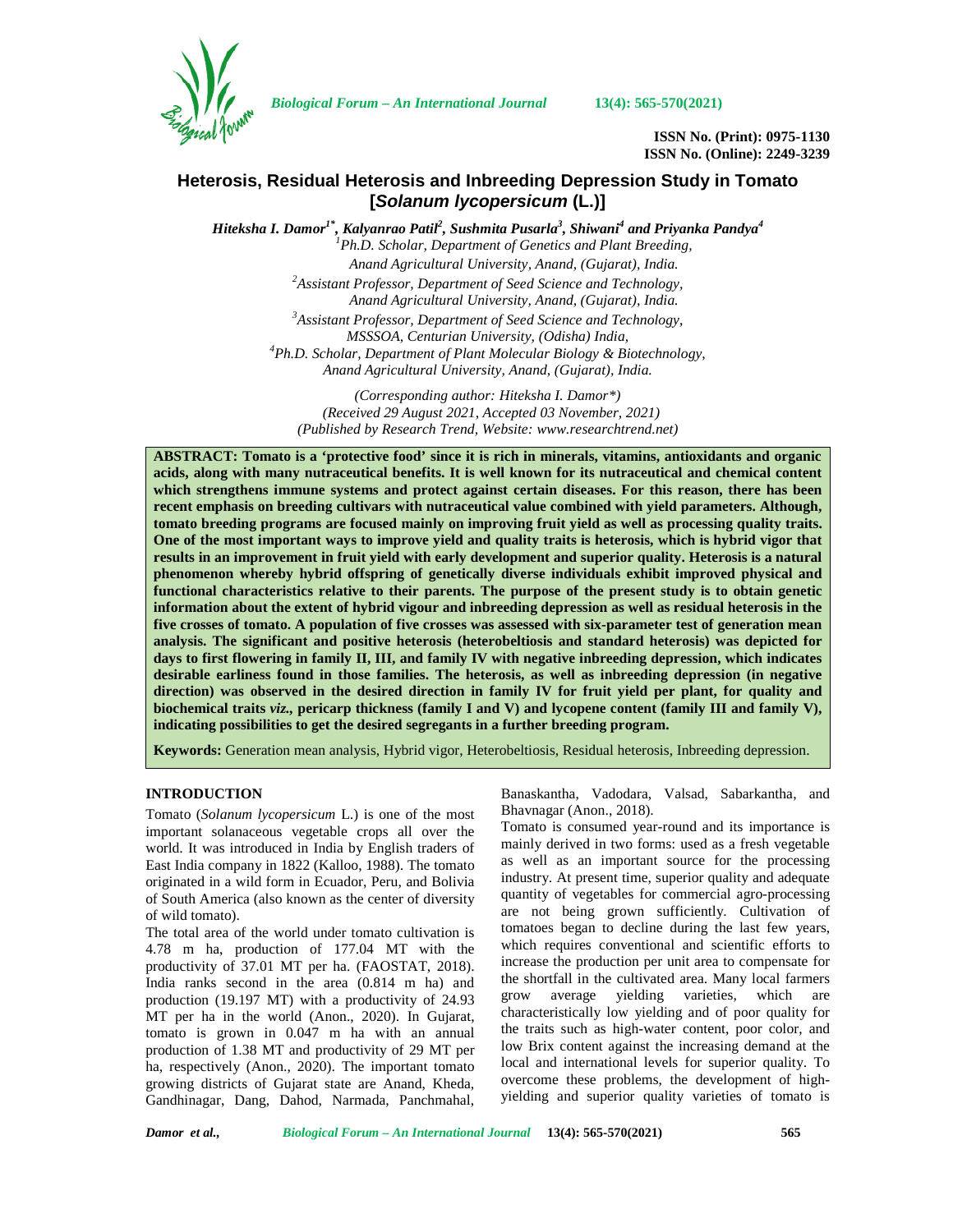imperative in the cultivation to meet the total market demand.

Since the 1980s, the emphasis of new cultivar development has been focused on the production of  $F_1$ hybrids (Grandillo *et al.,* 1999). Generally, hybrids are preferred over pure line varieties in tomatoes due to their superiority in terms of yield as well as the quality of fruit. Hybrid breeding technology is greatly applied in cross-pollinated crops and is limited in autogamous crops due to the strict genetic makeup of the plant and floral biology. Commercial exploitation of heterosis in self-pollinated crops has been limited owing to technical difficulties involved in hybrid seed production. Tomato is a self-pollinated crop with hermaphrodite flower and can be easily emasculated for crossing technique, therefore it has a suitable mechanism to produce hybrid seed at a commercial scale. However, it adds a higher labor cost to the total production cost. Heterosis increases yield and quality in many crops and vegetables, and it has been intensively used in plant breeding. The identification of superior parental combinations that provide high heterosis for yield and quality is the most important factor in hybrid development. Heterobeltiosis is useful in the identification of promising cross combinations for the improvement of the crop through conventional breeding strategies. It may lead to an increase in yield, reproductive ability, adaptability to general vigour, different biotic and abiotic stresses, and also improve fruit quality.

Contrarily, inbreeding depression leads to decreased fitness and vigour due to the expression of lethal and sublethal alleles which are generally masked under heterozygosity. It leads to increased homozygosity and fixation of undesirable recessive genes in  $F<sub>2</sub>$  and successive generations, while in the case of heterosis, favorable dominant genes of one parent are masking the effect of harmful recessive genes of another parent. Molecular, genetic, and physiological mechanisms underlying this phenomenon are not well understood yet (Birchler *et al.,* 2010). Positive heterosis was observed for the traits *viz.,* plant height, number of branches per plant, early yield, total yield with positive inbreeding depression for elite tomato cultivars *viz.,* UC 97-3, Castle king, VFNT, and Early Stone (Nosser, 2012). Among eight parental lines of diverse origin of tomato, the most promising cross, Pant T-3  $\times$  H-24 showed highly significant positive heterosis over better parent for yield per plant along with considerable inbreeding depression (Kumar and Singh, 2016). The most desirable cross combination, KS-227  $\times$  Roma among  $45 \text{ F}_1$  hybrid and its parents for fruit yield per plant and fruit size exhibited desirable hatter percent. plant and fruit size exhibited desirable better parent heterosis with minimal inbreeding depression (Amin *et al*., 2017). However, diallel analysis of elite tomato lines along with its hybrids gave information about the TY-2 gene in the parental lines alone produced three useful hybrids expressing 19 to 28 % heterosis over top  $R6$ parent for total yield (Dhaliwal *et al*., 2019).

The demand for tomatoes is increasing day by day but their production and quality is affected by many diseases, stresses, and many other factors. A considerable amount of important work has already

been done in this crop, but a great amount of information is still needed for the understanding of the genetics of fruit yield, yield attributing traits, and quality parameters of this crop growing in the middle Gujarat agro-climatic condition. The purpose of this study was to estimate the heterosis of yield-related traits as well as inbreeding depression and residual heterosis in the  $F_2$  generation. The experimental material is constructed in such a way that the estimation of the heterosis, inbreeding depression, and residual heterosis effect in a respective generation is possible.

### **MATERIALS AND METHODS**

The experimental material comprises of five families, each representing six generations  $(P_1, P_2, F_1, F_2, B_1, A_1)$  $B_2$ ) were raised in a compact family block design in field trials. Five families were derived from nine parents *viz*., GAT-4, AVTOV 1002, ATL-11-05, GT-2, AVTOV 1008, AVTOV 1007, AVTOV 1005/2, IIHR- 329, and IIHR-335 with hand emasculation and pollination. g six generators ( $V_1, V_2, F_1, F_2, B_1$ , and<br>  $\Gamma$  in a compact family block design in<br>
we families were derived from nine<br>
we families were derived from nine<br>
we families were derived from nine<br>
we families were derived in the sevent for  $\frac{1}{2}$ ,  $\frac{1}{2}$ ,  $\frac{1}{2}$ ,  $\frac{1}{2}$ ,  $\frac{1}{2}$  and  $\frac{1}{2}$  and  $\frac{1}{2}$  and  $\frac{1}{2}$  and  $\frac{1}{2}$  and  $\frac{1}{2}$  and  $\frac{1}{2}$  and  $\frac{1}{2}$  and  $\frac{1}{2}$  and  $\frac{1}{2}$  and  $\frac{1}{2}$  and  $\frac{1$ 

Observations for the different traits under study were recorded on randomly selected and tagged plants from each experimental unit and each replication *i.e.*, five plants from each  $P_1$ ,  $P_2$  and  $F_1$  and twenty plants from each  $F_2$  generation.

The mean of  $F_1$  hybrids and  $F_2$  generation over replication were utilized for the estimation of heterosis, inbreeding depression, and residual heterosis.

**1. Estimation of Heterosis.** Heterosis expressed as a percent increase or decrease of  $F_1$  hybrid over its better parent value (BP) and standard heterosis (SH) was computed using the following formulae. tal unit and each replication *i.e.*, five<br>  $h P_1$ ,  $P_2$ , and  $F_1$  and twenty plants from<br>  $h P_1$ ,  $P_2$ , and  $F_1$  and twenty plants from<br>  $F_1$  hybrids and  $F_2$  generation over<br>  $u \text{ utilized for the estimation of heterosis, }$ <br>  $S.$  Figrossis. Hete and each replication *i.e.*, five<br>and F<sub>1</sub> and twenty plants from<br>rids and F<sub>2</sub> generation over<br>for the estimation of heterosis,<br>**norisis.** Heterosis expressed as a<br>**norisis**. Heterosis expressed as a<br>standard heterosis ( Frequency is better<br>
in the photon over its better<br>
dard heterosis (SH) was<br>
formulae.<br> **11 (Heterobeltosis) HB**<br>
frequency parameters (SH) was<br>
formulae.<br>  $\frac{1968}{\text{BP}} \times 100$ <br>
F<sub>1</sub> hybrid *i.e* F<sub>1</sub><br>  $\frac{1}{\text{BP}} \times 100$ 

**Heterosis over better parent (Heterobeltosis) HB (%).** The heterosis over better parent was calculated as per the Fonseca and Patterson, (1968).

$$
HB(%) = \frac{\overline{F_1} - \overline{BP}}{\overline{BP}} \times 100
$$

Where,  $F_1$  = Mean value of  $F_1$  hybrid *i.e*  $F_1$ 

BP = Mean performance of better parent.

**Standard heterosis SH (%).** The heterosis over standard check was calculated as per the Meredith and Bridge, (1972).

$$
SH\left(\% \right) = \frac{\overline{F_1} - \overline{SC}}{\overline{SC}} \times 100
$$

Where,  $\overline{SC}$  = Mean performance of standard check

**2. Estimation of inbreeding depression (ID %).** Inbreeding depression was computed by using the following formula, Where,  $F_1$  = Mean value of  $F_1$  hybrid *i.e*  $F_1$ <br>  $\overline{BP}$  = Mean performance of better parent.<br> **Standard heterosis SH** (%). The heterosis over<br>
standard check was calculated as per the Meredith and<br>
Bridge, (1972). Fer the Fonsect anti-Faction (1750).<br>
HB (%) =  $\frac{\overline{F_1} - \overline{BP}}{IP} \times 100$ <br>
Where,  $\frac{\overline{F_1}}{BP} = \text{Mean}$  performance of better parent.<br> **Standard heterosis SH (%).** The heterosis over<br>
standard heterosis SH (%). The hete

$$
\text{eeding depression } (\%) = \frac{\overline{\text{F}}_1 - \overline{\text{F}}_2}{\overline{\text{F}}_1} \times 100
$$

**3. Estimation of Residual Heterosis (%).** The residual heterosis from  $F_2$  generation was worked out as per the formula given below:

$$
\text{residual heterosis} = \frac{\overline{\text{F}_2} - \overline{\text{HB}}}{\overline{\text{HB}}} \times 100
$$

## **RESULTS AND DISCUSSION**

**(i) Morphological field parameters.** The magnitude of heterotic effect, *i.e*., Heterobeltiosis (HB) and standard

*Damor et al., Biological Forum – An International Journal* **13(4): 565-570(2021) 566**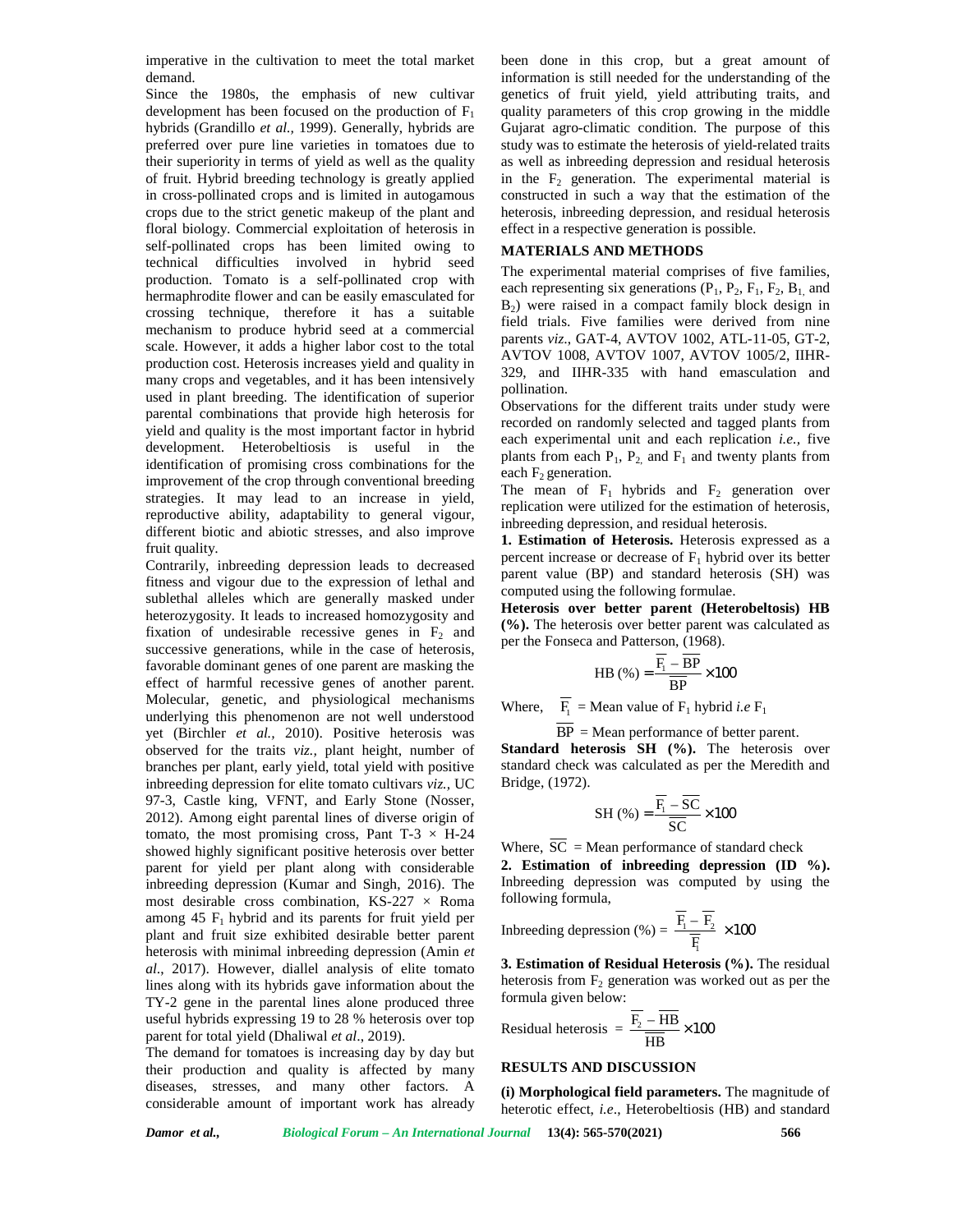heterosis (SH), residual heterosis as well as inbreeding depression (ID) were estimated for all the traits under study which are presented in Table 1 and discussed within the following paragraphs.

The negative and significant estimates of heterosis (HB and SH) were found for days to first flowering in the family I, II, III, and in family IV with the nonsignificant impact of inbreeding depression, which is desirable for earliness. Significant residual heterosis was observed in the family I. Patel *et al.,* (2010); Singh *et al.,* (2012) obtained heterosis over superior parents in a negative direction for days to flowering. While, Kumar and Singh (2016), Amin *et al.,* (2017), Thainukul *et al.*, (2017); Dhaliwal *et al*. (2019) also reported negative heterobeltiosis for days to flowering in the tomato population. The estimates of better parent and standard heterosis were found in significant estimates with a higher amount in family III, followed by II, IV, and family I, respectively for plant height. There was a negative and non-significant estimate for inbreeding depression found for all five families. For primary branches per plant, significant estimates of heterobeltiosis and standard heterosis were exhibited by family I, III, and family IV; however, a significant effect of inbreeding depression was observed in the family I. Significant residual heterosis found in family II and V.

For the number of fruits, positive and significant estimates of heterobeltiosis were reported in family I. For standard heterosis, family I, II, III, IV, and family V depicted positive and significant estimates. The non significant values of inbreeding depression in all the families indicated a presence of hybrid vigour (favorable gene combinations) in the  $F<sub>2</sub>$  generation. In addition to this, family V exhibited positive and significant estimates of residual heterosis. The magnitude of heterosis and inbreeding depression was following the findings of Kumar and Singh (2016), Kumar *et al.,* (2017); Amin *et al.,* (2017); Dhaliwal *et al*., (2019).

The estimate of heterosis for average fruit weight reported ranged from 27.38 (family IV) to 227.81 % (family II); -32.25 (family IV) to 35.67 % (family II) for better parent and standard check, respectively. All the families expressed non-significant values of inbreeding depression ranging from 6.09 % (family IV) to 62.25 % (family I), indicating improvement in average fruit weight in  $F_2$  generation compared to  $F_1$ generation may be due to the presence of a lower magnitude of unfavorable allelic combinations in this families. Similar findings were registered by Pandey *et al.,* (2006), Shalaby (2013); Dagade *et al.,* (2015); Amin *et al.,* (2017) for the fruit weight of tomato. Maximum inbreeding depression recorded in  $F_2$  than  $F_3$ generations. However, highest and significant heterosis observed in desirable direction for plant height with negligible residual heterosis in rice (Chavan *et al*., 2018).

**(ii) Fruit Morphological traits.** Significant and higher estimates for heterosis (heterobeltiosis and standard heterosis) were observed with significant inbreeding depression in the family I, II, III, and family IV for fruit length; however, family II, III, and family V indicated

significant values for residual heterosis and heterobeltiosis. For fruit girth, family II reported a higher magnitude for heterobeltiosis and standard heterosis. Family I and V indicated significant residual heterosis. However, a significant value of inbreeding depression was observed in family III with significant estimates of standard heterosis; this is in close agreement with findings of Patel *et al.,* (2010) and Singh *et al*. (2017).

Family III (20.38 %), family V (42.81 %), family II  $(46.11 \%)$ , and family I  $(50.15 \%)$  reported significant and higher estimates of heterobeltiosis for locules per fruit. Positive estimates for residual heterosis were exhibited by family I and V. Besides this, all five families exhibit significant estimates for standard heterosis. A positive and significant estimate of inbreeding depression was found in the  $F<sub>2</sub>$  generation ranged from 7.99 (family III) to 37.36 % (family IV) in all the five families. The significant values of inbreeding depression confirmed the combination of inferior and superior alleles in the  $F_2$  generation. Similar results in variable magnitude of heterosis for locules per fruit were also reported by Kurian *et al.* (2001); Amin *et al.,* (2017). Estimates of heterobeltiosis and standard heterosis for pericarp thickness were found positive and significant in the family I with negative inbreeding depression; while family II and III exhibited significant positive estimates of inbreeding depression, which may be due to association of favorable-unfavorable gene combination in  $F_1$  and  $F_2$ generations. Similar outcomes for pericarp thickness were also confirmed by Kurian *et al.,* (2001); Amin *et al.,* (2017); Kumar *et al.,* (2017); Dhaliwal *et al*., (2019). However, highest and significant heterosis observed in desirable direction for fruit diameter with negligible residual heterosis for length of fruit in rice (Chavan *et al*., 2018).

**(iii) Fruit yield.** Family I, II, and family V had a significant attribute for heterobeltiosis; however, all the five families exhibited positive and significant estimates of standard heterosis for fruit yield per plant. The positive significant and higher estimates of heterosis were found for fruit yield per plant, (104.51 %; 227.38 %) in family II and (16.54 %; 350.19 %) in family V over better parent as well as standard check. Family III and IV exhibited negative and/or non significant heterobeltiosis; this indicates involvement of different types of non-favorable alleles in hybrid combinations. Higher heterosis (Family I, II, and V) for yield appears to be the consequence of heterosis of the yield attributing traits *viz*., Number of fruits per plant, average fruit weight, and size of the fruit. Significant and positive estimates of inbreeding depression were found in the family I and III. However, family I and IV exhibited positive and significant residual heterosis. There was a negative estimate for inbreeding depression found in family IV, suggesting an improvement in fruit yield per plant for subsequent generations in a positive direction *via* yield contributing traits. A similar result for heterosis was also recorded by Zdravkovic *et al.* (2011); Kumar and Singh (2016); Dhaliwal *et al.,* (2019) for fruit weight, fruit size, and fruit yield per plant.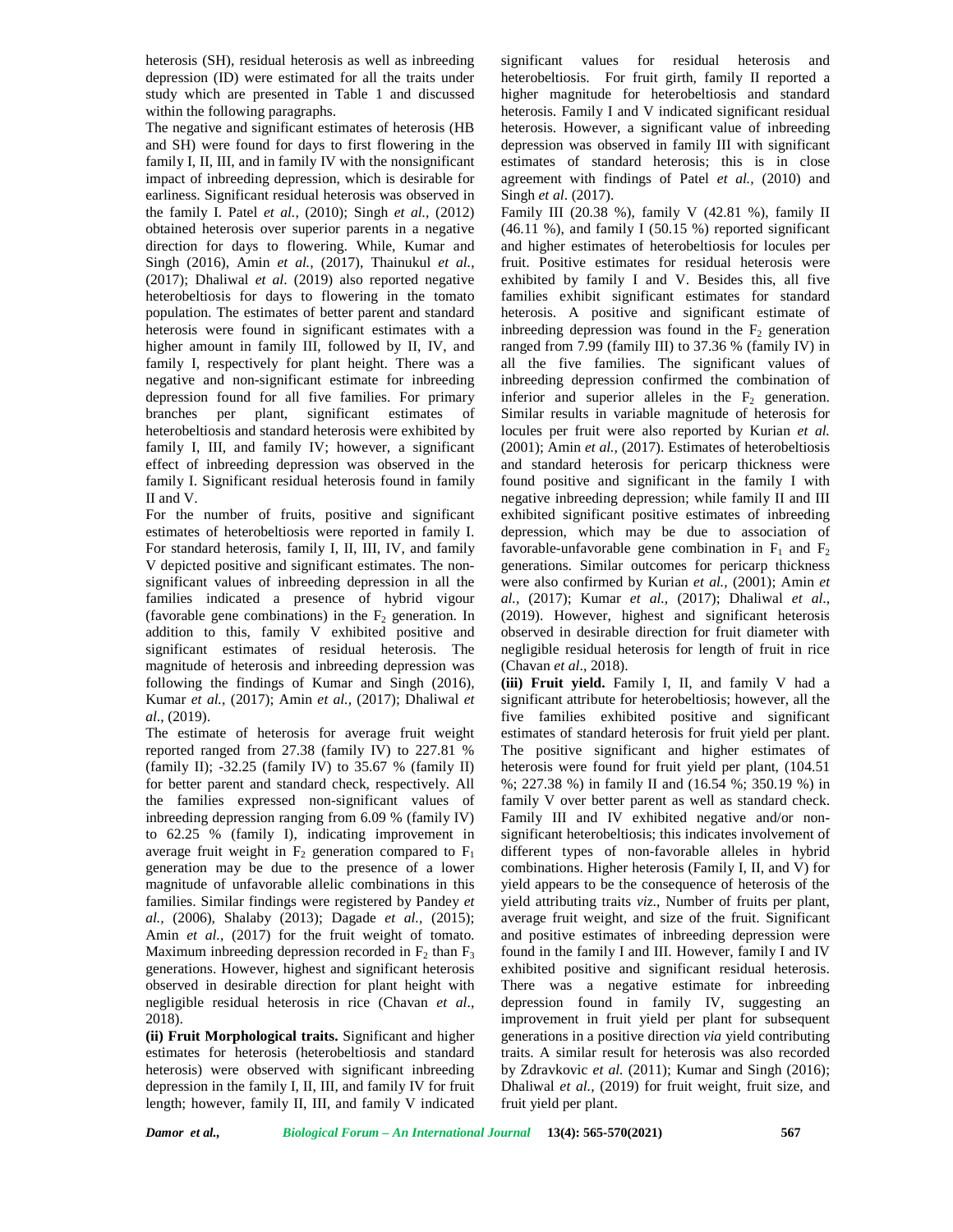|                    |                           |            |                              |            | п                            |            |                          |            | ш                        |            |                             |            |
|--------------------|---------------------------|------------|------------------------------|------------|------------------------------|------------|--------------------------|------------|--------------------------|------------|-----------------------------|------------|
| Character          | HB(%)                     | SH(%)      | <b>Residual HB</b><br>$($ %) | ID $(%$    | HB(%)                        | SH(%)      | <b>Residual HB</b><br>(% | ID $(% )$  | HB(%)                    | SH(%)      | <b>Residual HB</b><br>(9/0) | ID $(%$    |
|                    | GAT-4 $\times$ AVTOV 1002 |            |                              |            | $ATL-11-05\times AVTOV$ 1002 |            |                          |            | $GT-2 \times AVTOV$ 1008 |            |                             |            |
| <b>DFF</b>         | $-5.94**$                 | $-20.26**$ | $3.83*$                      | $-10.39$   | $-21.95**$                   | $-30.71**$ | $-12.43**$               | $-10.09$   | $-9.58**$                | $-31.87**$ | $-9.91$                     | 0.37       |
| PH                 | 28.96**                   | 338.21**   | 11.95**                      | 13.18      | 68.84**                      | $307.61**$ | $51.54**$                | 10.25      | 70.95**                  | 272.13**   | $24.51**$                   | 9.86       |
| <b>PBP</b>         | $62.66**$                 | 44.57**    | $-15.57**$                   | 28.51*     | 28.07                        | 22.42      | $20.96**$                | 5.55       | $31.14**$                | $31.95**$  | $-9.14$                     | 20.13      |
| <b>FPP</b>         | $22.26**$                 | 97.81**    | $-58.38**$                   | 65.96      | $-7.22**$                    | 45.94**    | $-8.70$                  | $-40.81$   | $-2.84**$                | 49.42**    | $-18.90**$                  | 4.14       |
| FW                 | 224.83**                  | $23.57**$  | $-41.25$                     | 62.25      | 227.81**                     | $35.67**$  | $-16.12$                 | 21.79      | $34.71**$                | $-14.69**$ | $-19.91**$                  | 20.60      |
| FL.<br>6.          | 43.79**                   | $22.30**$  | 2.28                         | $10.77**$  | $13.40**$                    | 15.42**    | 145.64**                 | 11.72**    | $12.71**$                | 19.93**    | $6.95**$                    | $7.22**$   |
| $_{\rm FG}$        | 4.90                      | $21.53**$  | 28.17**                      | $-7.96$    | 29.07**                      | $34.33**$  |                          | 11.86      | $-0.65$                  | $22.55**$  | 4.57                        | $6.47**$   |
| <b>LPF</b><br>8.   | $50.15**$                 | 87.48**    | 13.24                        | $16.40**$  | $46.11**$                    | $90.10**$  | $-13.76**$               | $12.23**$  | $20.38**$                | $17.36**$  | $-7.07$                     | 7.99**     |
| PT<br>9.           | $24.70**$                 | $7.59**$   | $25.52**$                    | $-3.08**$  | $-6.98**$                    | $-8.96**$  | $28.61**$                | $8.18**$   | $-1.17$                  | $22.08**$  | $11.15**$                   | $7.80**$   |
| <b>FYPP</b><br>10. | 18.36*                    | 267.68**   | 19.11**                      | $50.36**$  | $104.51**$                   | 227.38**   | $-16.35**$               | 28.22      | $-2.68$                  | 148.29**   | $-8.87**$                   | 13.32*     |
| SPF<br>11.         | 47.74**                   | $31.06**$  | $-19.84$                     | 17.03      | $9.71**$                     | $-0.23$    | 0.24                     | 12.03      | $-0.38*$                 | $-21.75**$ | $-13.67**$                  | $-5.98$    |
| <b>TSW</b><br>12.  | 37.92**                   | 75.80**    | $-38.88**$                   | 38.86**    | $-44.88**$                   | $-27.36**$ | $-47.98**$               | $-82.90**$ | $-14.43**$               | 12.07*     | 13.49**                     | $-3.61**$  |
| <b>TSS</b><br>13.  | $-8.80**$                 | 64.41**    | $-10.76$                     | 11.93**    | 12.59**                      | $31.53**$  | $-12.06**$               | $10.09**$  | 24.38                    | 44.22**    | 39.72**                     | $15.20**$  |
| 14. LYC            | $-12.70**$                | $-21.99**$ | $-9.042$                     | $30.91**$  | 68.75                        | $-61.70**$ | $2.28**$                 | $48.15**$  | 168.75**                 | $-39.01**$ | $8.53*$                     | $23.26**$  |
| TA<br>15.          | $-28.95**$                | $-90.88**$ | $-15.67**$                   | $-25.93**$ | 38.71**                      | $-85.47**$ | 0.81                     | 34.88**    | $-5.00**$                | $-93.58**$ | $-11.34**$                  | $-63.16**$ |

**Table 1: Heterobeltiosis (BP %), standard heterosis (SH %) and inbreeding depression (ID %) for various characters in five families in Tomato.**

|                    |            | IV                               |                               |             |                            |            |                                     |            |  |
|--------------------|------------|----------------------------------|-------------------------------|-------------|----------------------------|------------|-------------------------------------|------------|--|
| <b>Character</b>   | HB(%)      | SH(%)                            | <b>Residual HB</b><br>$(°_0)$ | ID $(%$     | HB(%)                      | SH(%)      | <b>Residual HB</b><br>$\frac{9}{6}$ | ID $(%$    |  |
|                    |            | <b>AVTOV 1007 × AVTOV 1005/2</b> |                               |             | $IIHR-329 \times IIHR-335$ |            |                                     |            |  |
| <b>DFF</b>         | $-16.03**$ | $-20.90**$                       | $-12.53**$                    | $-4.16$     | $-2.81$                    | $-33.17**$ | $-2.34$                             | $-0.49$    |  |
| PH                 | $31.92**$  | 159.99**                         | $24.21**$                     | $-0.86$     | 8.11**                     | 261.29**   | 1.74                                | 5.88       |  |
| <b>PBP</b>         | 29.87**    | 28.95**                          | $-2.43$                       | 14.99       | 16.71                      | 32.57      | 1.32                                | 13.18      |  |
| <b>FPP</b>         | 24.55      | 42.58**                          | $-22.74**$                    | 26.71       | 16.82                      | 185.81**   | 5.39**                              | 9.78       |  |
| <b>FW</b>          | 27.38**    | $-32.25**$                       |                               | 6.09        | 49.95**                    | 9.37       | $-7.09$                             | 24.24      |  |
| FL<br>6.           | $9.14**$   | $16.13**$                        | $19.61**$                     | $1.94*$     | 16.47                      | 6.52       | $13.60**$                           | $-3.23*$   |  |
| $_{\rm FG}$        | 5.88       | $16.58**$                        | $7.14**$                      | 6.30        | 7.26                       | $33.31**$  | $20.36**$                           | 4.69       |  |
| <b>LPF</b><br>8.   | $-2.83$    | $67.60**$                        | $-3.09$                       | $37.36**$   | $42.81**$                  | $67.60**$  | 22.33**                             | $14.32**$  |  |
| PT<br>9.           | $-10.06$   | $-3.79$                          | $-39.13**$                    | $-23.01$    | 13.82                      | 9.04       | 2.68                                | $-4.93**$  |  |
| 10.<br><b>FYPP</b> | 3.38       | 144.11**                         | $10.85**$                     | $-14.17*$   | $16.54**$                  | 350.19**   | 19.69**                             | 20.27      |  |
| <b>SPF</b><br>11.  | 44.84**    | 1.78                             | $-5.04$                       | 8.32        | $21.47**$                  | $39.66**$  | 66.05**                             | 17.98      |  |
| <b>TSW</b><br>12.  | $-3.29$    | $26.92**$                        | $4.14**$                      | $30.85**$   | $-22.40**$                 | 2.89       | $-18.61**$                          | $-26.25**$ |  |
| <b>TSS</b><br>13.  | 29.38      | $51.14**$                        | $12.46**$                     | $13.74**$   | $107.27**$                 | 39.89**    | $-5.75**$                           | $7.22**$   |  |
| <b>LYC</b><br>14.  | $32.56**$  | $-19.15**$                       | $15.51**$                     | $21.05**$   | 4.35                       | $-31.91**$ | $-0.36$                             | $20.83**$  |  |
| TA<br>15.          | $-55.88$   | $-89.86$                         | $-33.04**$                    | $-156.67**$ | $2.13**$                   | $-67.57**$ | $-2.24**$                           | $8.33**$   |  |

Note: HB- Heterobeltiosis, SH- Standard heterosis, RH- Residual Heterosis, ID- Inbreeding depression, DFF-Days to first flowering, PH- Plant height, PBP- Primary branch per plant, FPP- Fruits per plant, FW- Fruit weight, FL- Fruit length, LPF-Locules per fruit, PT- Pericarp thickness, FYPP-Fruit yield per plant, SPF- Seeds per fruit, TSW-1000 seed weight, TSS- Total soluble solid, LYC-Lycopene content and TA- Titrable Acidity

*Damor et al., Biological Forum – An International Journal* **13(4): 565-570(2021) 568**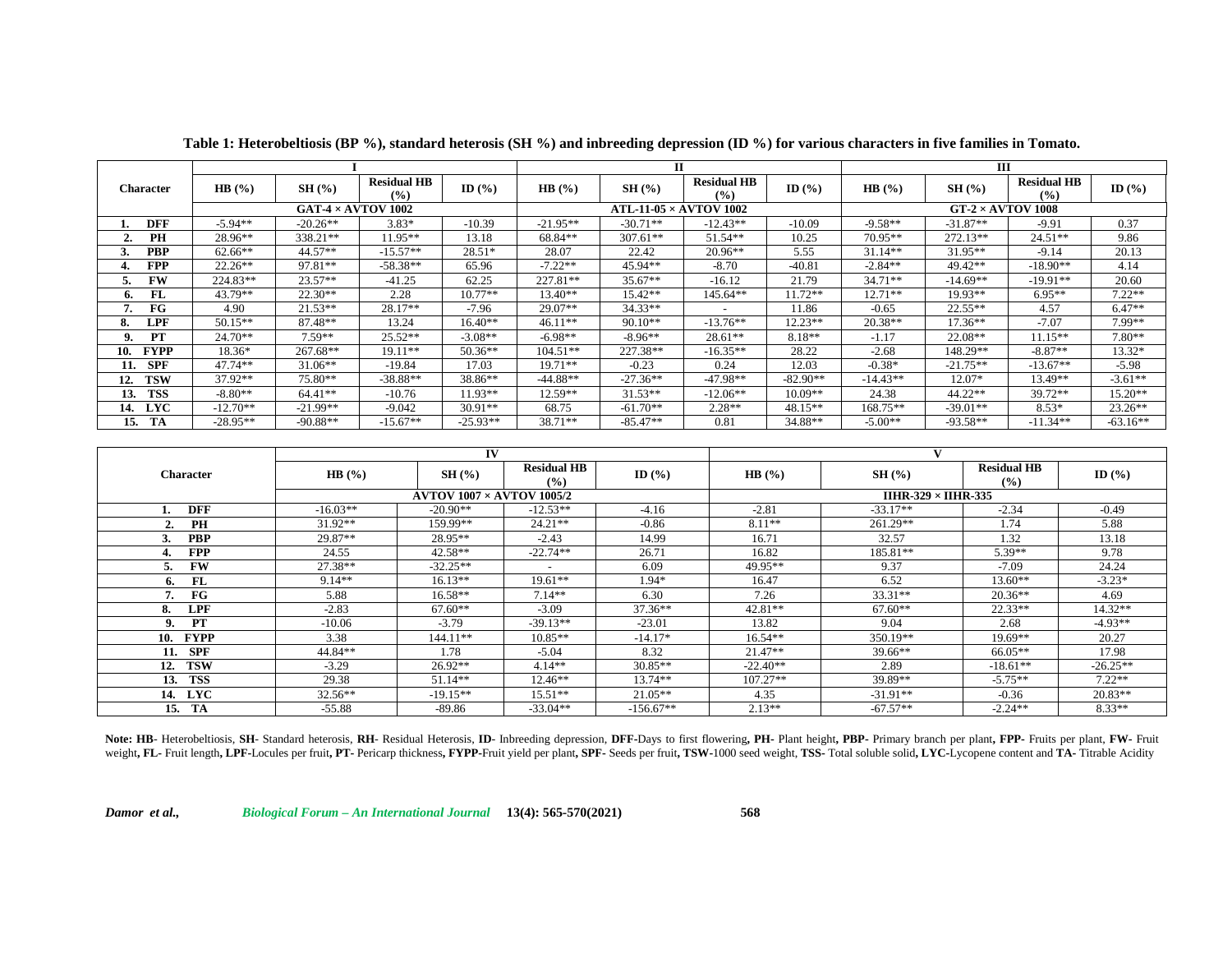**(iv) Seed yield.** Significant estimates of heterobeltiosis were observed for a number of seeds per fruit in the family I, II, IV, and family V. However, a significant as well as a positive estimate of standard heterosis was observed for family V (39.66 %) and family I (31.06 %). However, non-significant inbreeding depression in the  $F<sub>2</sub>$  generation of five families was ranged between -5.98 (family III) to 17.98 % (family V), indicating improvement in vigour in subsequent generations. Significant and positive residual heterosis found for family V. Among the five families, the family I had the highest and positive estimate of heterobeltiosis for 1000 seed weight. In addition to this, family I, III, and family IV reported significant estimates of standard heterosis for 1000 seed weight. However, positive and significant inbreeding depression was observed in the family I and IV with a moderate magnitude of heterosis. Similar findings were also observed by Bhalala (2018). However, heterotic effects were also reported in the hybrids which were developed from the parents having poor per se performance.

**(v) Biochemical traits.** Significant and higher estimates of heterobeltiosis (107.27 %) were reported in family V and family II; whereas, the significant estimates for standard heterosis was reported in all the five families (I, II, III, IV, and family V) for total soluble solids. Significant estimates for inbreeding depression for all the five families indicated an absence of hybrid vigour in  $F_2$  generation for total soluble solids. Total soluble solids influence the flavor of tomato and it is precious for the processing industry. Similar findings were also reported for heterosis (HB and SH) for the trait under study by Dagade *et al.,* (2015); Amin *et al.,* (2017); Dhaliwal *et al*., (2019). For lycopene content, significant and positive estimates of heterobeltiosis, as well as residual heterosis, were observed in family III and IV. However, negative standard heterosis was observed for all the five families for the respective trait. Lycopene content is a most desirable trait for consumer preference in the processing industry, which affects fruit colour. Similar results are also obtained by Dagade *et al.,* (2015); Amin *et al.,* (2017) for lycopene content. The significant estimates of inbreeding depression in all five families indicate loss of viability and vigor in the  $F<sub>2</sub>$  generation. The significant and positive magnitude of heterosis was recorded in family II and family V over better parent heterosis; however, family I, II, III, and family V exhibited significant and negative estimates of heterosis over the standard check for titrable acidity. It is a critical constituent of flavor and other quality determinants in tomato fruit, as has the storabilityof processed products. All the crosses indicate non significant residual heterosis. The significant and positive values of heterosis estimates are also reviewed by Vinod *et al.,* (2013); Amin *et al.,* (2017); Kumar *et al.,* (2017) for the trait under study. Family II and V exhibited significant estimates for inbreeding depression. A similar range of inbreeding depression and its effects were also reported by Pandey *et al.,* (2006); Patel *et al*., (2010) for titrable acidity.

#### **CONCLUSION**

Development of hybrid cultivars especially in autogamous crop plants is a remarkable success of plant breeding. The evaluation of available tomato germplasm revealed a significant heterotic effect for fruit yield, earliness, and quality traits. Highest and significant heterosis observed in desirable direction for the characters, *viz.*, days to first flowering, plant height, number of fruits per plant and seeds per fruit, however, residual heterosis observed for the characters, fruit girth, length of fruit as well as for fruit yield per plant. It discloses that heterobeltiosis/heterosis over mid parent was significant for major traits in most of the crosses, indicating the importance of hybrids for the exploitation of genetic gain in the commercial crop. The estimates of significant inbreeding depression with significant heterosis represent the presence of over dominant gene action. The estimates of low inbreeding depression exhibit a reduction in mean for the  $F_2$ generation. However, low inbreeding depression allows the breeder to develop pure lines by going for prolonged selfing cycles. Further improvement can be made through emphasis on hybrid breeding by introducing more on male sterility and apomictic genes in self-pollinated crops.

**Acknowledgment.** The authors are thankful to the Research scientist (Veg), MVRS, AAU, Anand, Gujarat, and the whole department for allowing and helping us to conduct the study. The authors are also thankful to Anand Agricultural University to provide the experimental facilities required for the study.

**Conflict of Interest.** None.

#### **REFERENCES**

- Amin, A., Kouser, P. W., & Kumar, P. (2017). Gene action studies for yield and its attributing traits in tomato (*Solanum lycopersicum* L.) under Kashmir conditions. *Journal of Pharmacognosy and Phytochemistry*, *6*(6): 1859-1861.
- Anonymous (2018). Food and Agriculture Organization of the United Nations-2017-18.
- Anonymous (2019). State Directorates of Horticulture for 2018-19.
- Anonymous (2020). Horticulture statistics division, Department of Agriculture, Cooperation and Farmers welfare, Minisrty of Agriculture and Farmers Welfare, GOI.
- Bhalala, K. (2018). Exploitation of heterosis and assessment of combining ability using  $Line \times$  tester analysis over environment in tomato. (*Solanum lycopersicum* L.), (Doctoral thesis, Department of genetics and plant breeding, Anand Agricultural University, Anand).
- Dagade, S. B., Barad, A. V., Dhaduk, L. K., & Hariprasanna, K. (2015). Estimates of hybrid vigour and inbreeding depression for fruit nutritional characters in tomato. *International Journal of Science, Environment and Technology, 4*(1): 114-124.
- Dhaliwal, V. S., Jindal, M. S., Garg, S. K., Kaushik, P., & Sharma, A. (2019). Diallel analysis of elite tomato lines comprising leaf curl virus resistance genes. *Applied Ecology & Environmental Research*, *17*(3): 6457-6471.

*Damor et al., Biological Forum – An International Journal* **13(4): 565-570(2021) 569**